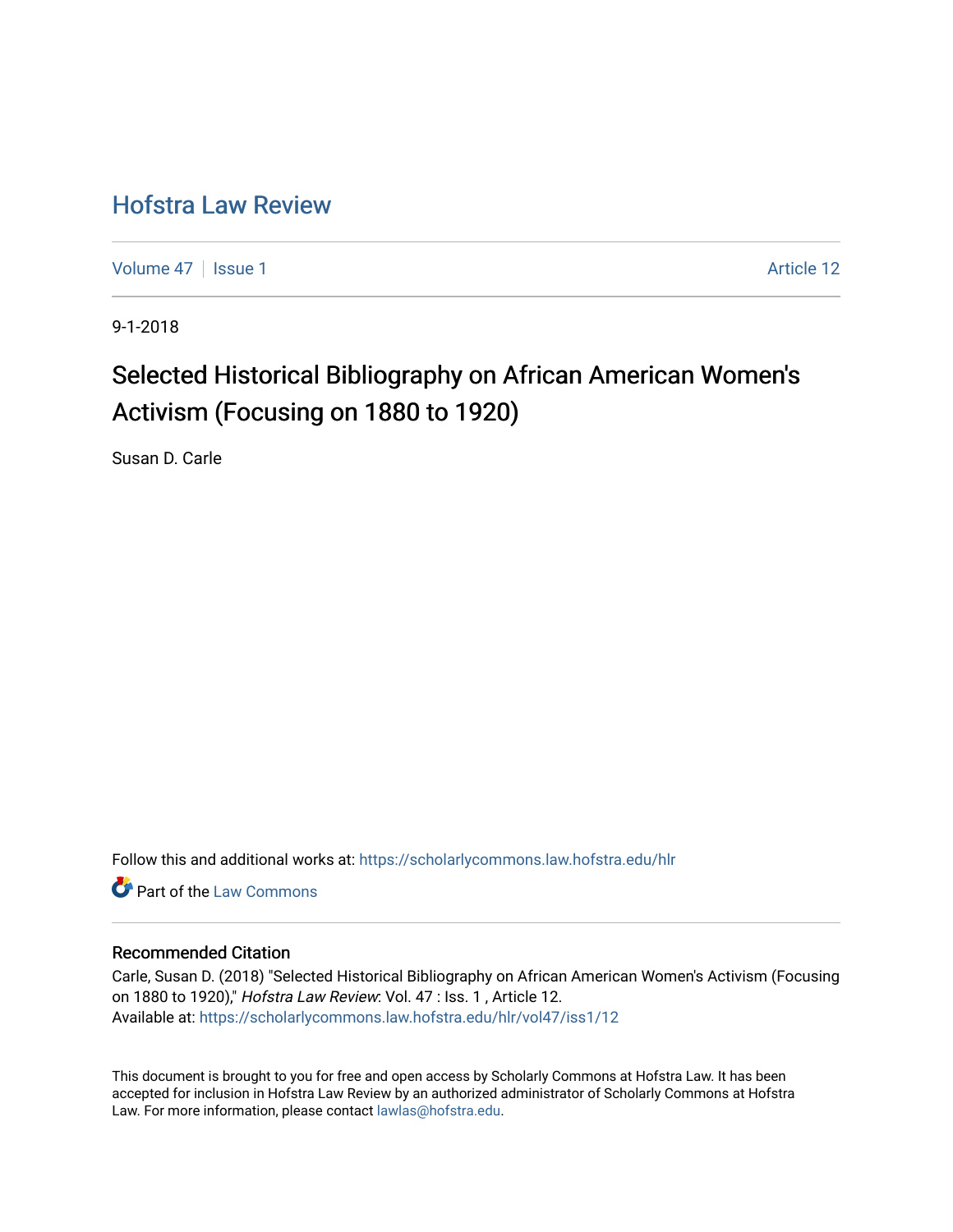### SELECTED HISTORICAL BIBLIOGRAPHY ON AFRICAN AMERICAN WOMEN'S ACTIVISM (FOCUSING ON 1880 TO 1920)

#### *Susan D. Carle\**

At the colloquium, some of the activist/scholars in the room complained about the apparent lack of literature on activism by U.S. women of color in early historical periods. As a participant pointed out, this apparent gap can lead to a lack of inspiration and role models for contemporary lawyer/activists. But this perceived gap in the historical literature on activism by women of color is apparent, not real. There is in fact a rich and growing body of historical literature on the activism of women of color in the U.S.; the problem is that this literature, like the work of these women as historical subjects themselves, has had to survive in the face of a process of subordination and partial erasure. As promised at the colloquium, I offer this selected and partial bibliography to counter the impression among contemporary women activists of color that there is scant historical literature on those who came before. I have limited my bibliography to the historical period of my own research leading to a book on African American women and men's activism on racial justice around the turn of the twentieth century, as referenced below. Note that before 1950, very few African American women held law degrees, for reasons involving the intersection of two powerful axes of discrimination, gender and race. Thus, many women activists were doing work at the intersection of activism and law reform that was similar to that done by male lawyers, but was not legal work per se. This is a topic I explore at some length in my book. For law students and other scholars interested in pursuing their own research in these areas, the sources below provide an excellent starting point.

**<sup>\*</sup>** Professor of Law and Vice Dean, American University, Washington College of Law.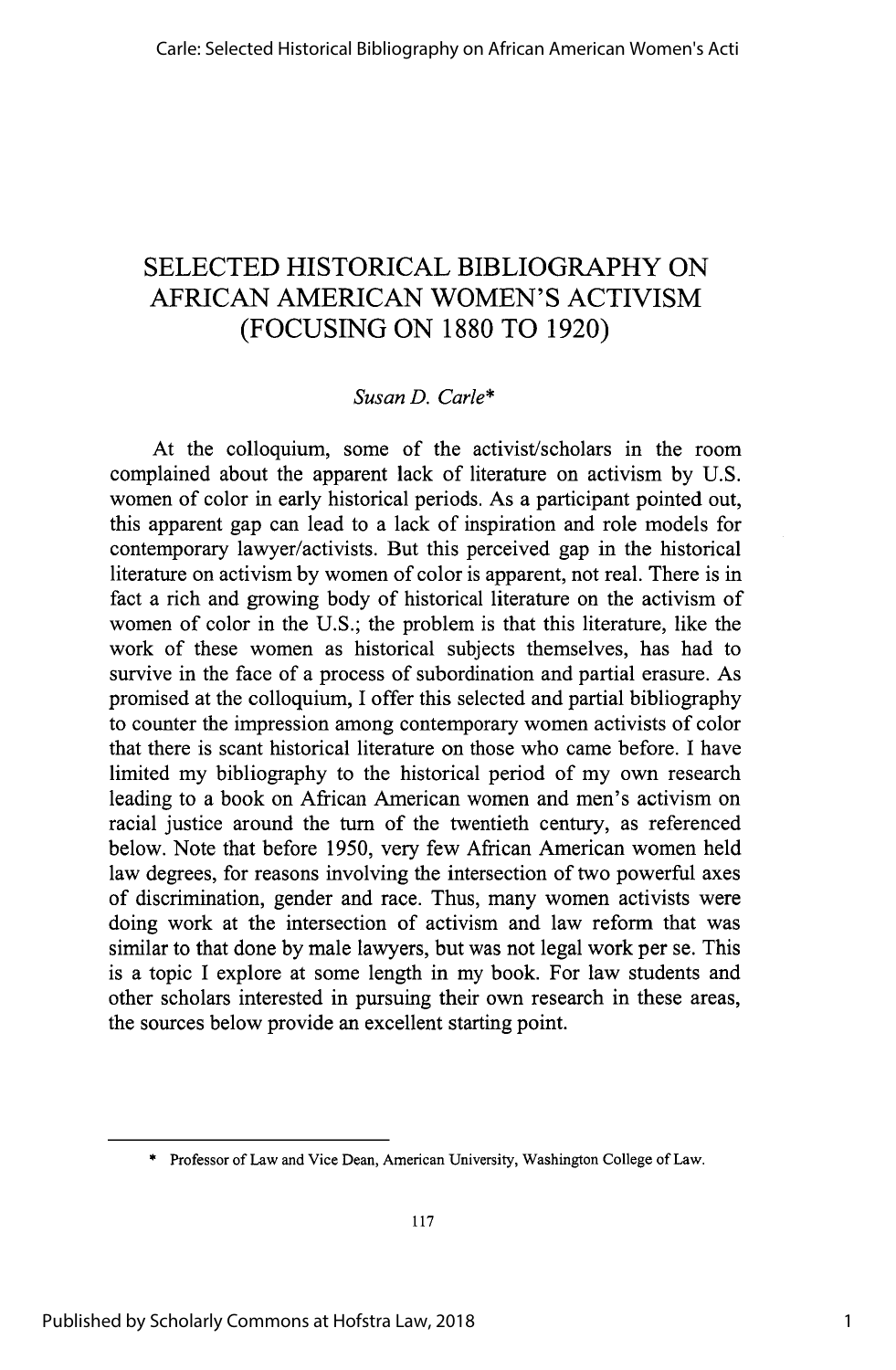118

*HOFSTRA LAW REVIEW*

[Vol. **47:117**

CAROL **ANDERSON,** EYES OFF THE PRIZE: THE **UNITED NATIONS AND** THE AFRICAN **AMERICAN STRUGGLE** FOR HUMAN RIGHTS, 1944-1955 **(2003).**

MARY FRANCES BERRY, MY **FACE** IS BLACK IS TRUE: **CALLIE HOUSE AND** THE **STRUGGLE** FOR Ex-SLAVE REPARATIONS (Vintage Books **2005).**

David **S.** Bogen, *Precursors of Rosa Parks: Maryland Transportation Cases Between the Civil War and the Beginning of World War I,* **63** MD. L. REV. **721** (2004).

TOMIKO BROWN-NAGIN, **COURAGE** TO DISSENT: **ATLANTA AND THE LONG** HISTORY OF THE CIVIL RIGHTS **MOVEMENT** (2011).

SUSAN **D.** CARLE, **DEFINING** THE **STRUGGLE: NATIONAL ORGANIZING** FOR RACIAL **JUSTICE, 1880-1915 (2013).**

FLORIS LORETTA BARNETT **CASH,** AFRICAN **AMERICAN** WOMEN **AND** SOCIAL ACTION: THE **CLUBWOMEN AND VOLUNTEERISM** FROM **JIM** CROW TO THE NEW **DEAL, 1896-1936** (2001).

MARY CHURCH TERRELL, A COLORED WOMAN IN A WHITE WORLD **(1992).**

BETTYE COLLIER-THOMAS, JESUS, **JOBS, AND** JUSTICE: AFRICAN AMERICAN WOMEN **AND** RELIGION (2010).

**THE VOICE** OF ANNA **JULIA** COOPER, INCLUDING A **VOICE** FROM **THE SOUTH AND** OTHER IMPORTANT ESSAYS, PAPERS, **AND** LETTERS (Charles Lemert **&** Esme Bhan eds. **1998).**

BRITTNEY **C.** COOPER, BEYOND RESPECTABILITY: THE INTELLECTUAL **THOUGHT** OF RACE WOMEN (2017).

**THE** MEMPHIS DIARY OF **IDA** B. WELLS: **AN INTIMATE** PORTRAIT OF THE ACTIVIST AS A **YOUNG** WOMAN (Miriam Decosta-Willis ed., Beacon Press **1995).**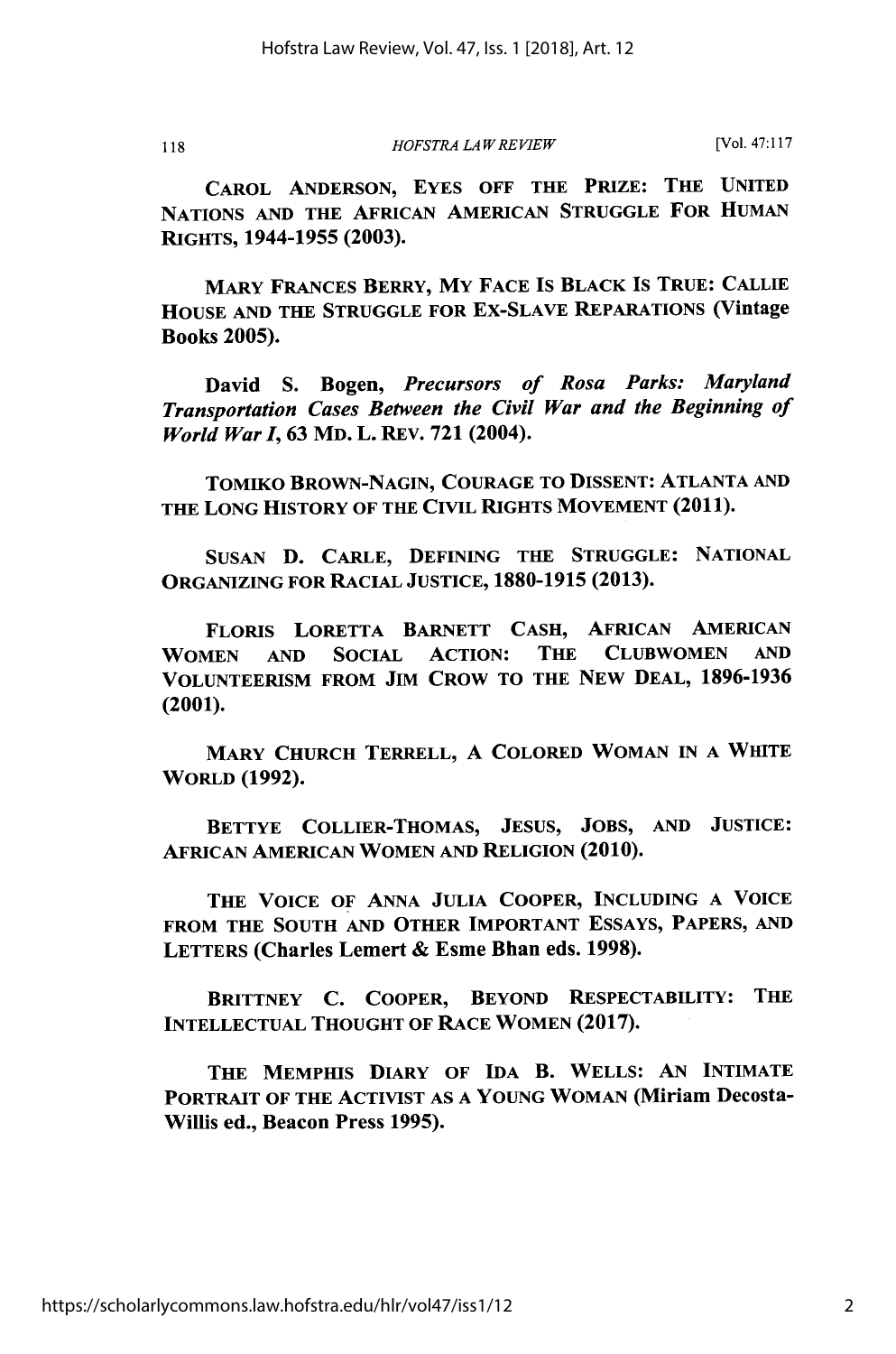119

*SELECTED HISTORICAL BIBLIOGRAPHY* **2018)**

KATE DOSSETT, BRIDGING RACE **DIVIDES:** BLACK **NATIONALISM,** FEMINISM, **AND INTEGRATION IN THE UNITED STATES, 1896-1935 (2009).**

EFFORTS FOR SOCIAL BETTERMENT AMONG **NEGRO AMERICANS** (W.E. Burghardt Du Bois ed., **1910).**

KEVIN K. **GAINES,** UPLIFTING THE RACE: BLACK LEADERSHIP, **POLITICS, AND CULTURE** IN THE TWENTIETH **CENTURY (1996).**

**PAULA J. GIDDINGS, IDA, A** SWORD AMONG **LIONS: IDA** B. WELLS **AND** THE **CAMPAIGN AGAINST LYNCHING (2008).**

**PAULA J. GIDDINGS, WHEN AND** WHERE **I** ENTER: THE IMPACT OF BLACK WOMEN **ON** RACE **AND SEX IN** AMERICA (1984).

**GLENDA** ELIZABETH GILMORE, **GENDER AND JIM** CROW: WOMEN **AND THE POLITICS** OF WHITE SUPREMACY IN NORTH **CAROLINA, 1896-1920 (1996).**

WOMEN, **THE STATE, AND** WELFARE (Linda Gordon ed., **1990).**

**WANDA A.** HENDRICKS, **GENDER,** RACE, **AND POLITICS** IN **THE** MIDWEST: BLACK **CLUB** WOMEN **IN ILLINOIS (1998).**

**EVELYN** BROOKS **HIGGINBOTHAM,** RIGHTEOUS DISCONTENT: THE **WOMEN'S MOVEMENT** IN **THE** BLACK BAPTIST **CHURCH, 1880- 1920** (Harv. Univ. Press 1994).

Beverly W. Jones, *Mary Church Terrell and the National Association of Colored Women, 1896 to 1901,* **67 J.** NEGRO **HIST.** <sup>20</sup> (1982).

JACQUELINE JONES, LABOR OF LOVE, LABOR OF SORROW: BLACK WOMEN, WORK, **AND** THE FAMILY FROM SLAVERY TO THE **PRESENT** (Basic Books 2010) (1985).

BLAIR L. M. KELLEY, RIGHT TO RIDE: STREETCAR BOYCOTTS AND AFRICAN AMERICAN CITIZENSHIP IN THE ERA OF *PLESSY V. FERGUSON* (Waldo **E.** Martin Jr. & Patricia Sullivan eds., Univ. N.C. Press 2010).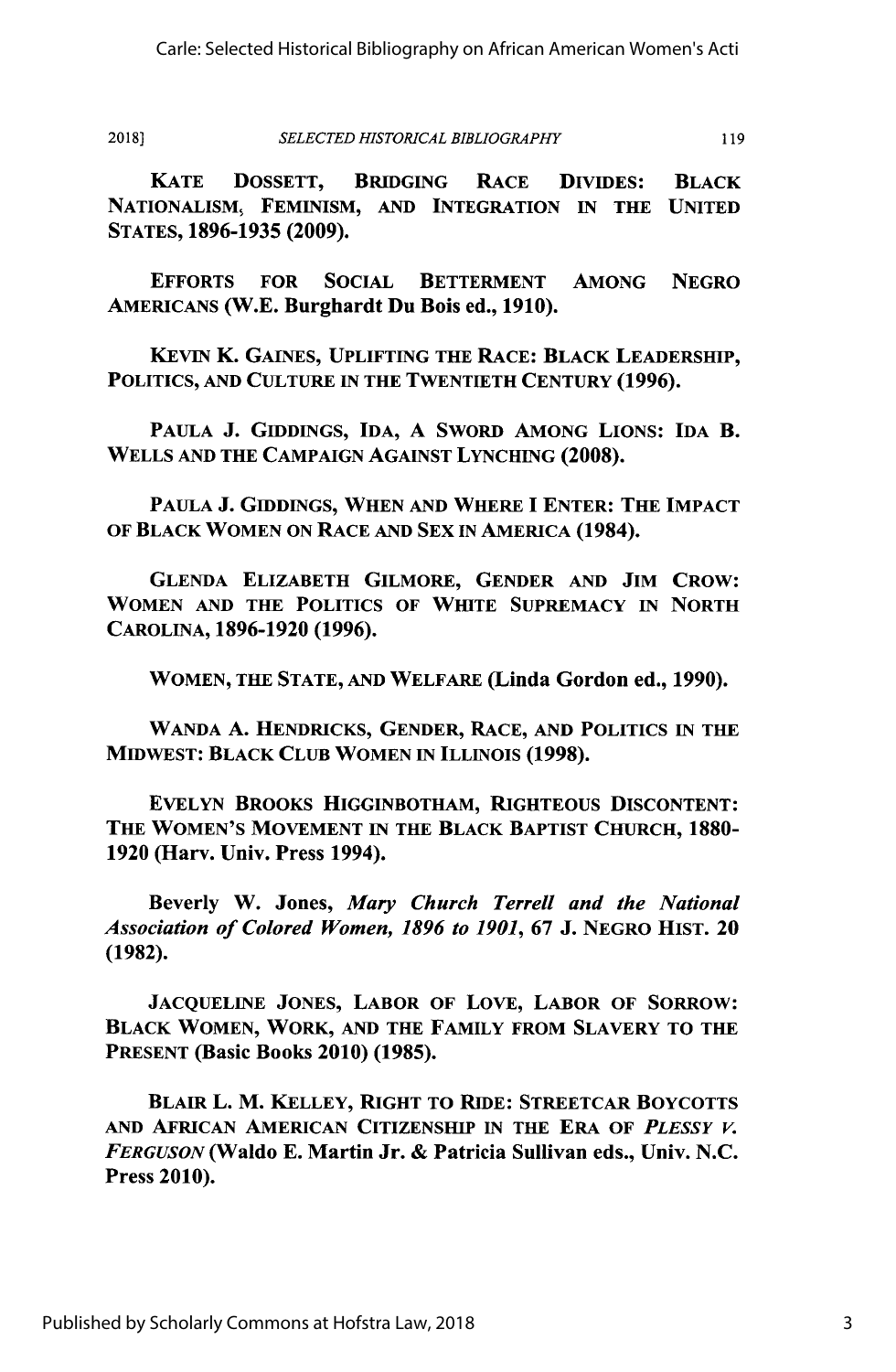120

*HOFSTRA LA W REVIEW*

[Vol. **47:117**

**ANNE** MEIS KNUPFER **&** LEONARD SILK, TOWARD **A** TENDERER **HUMANITY AND A** NOBLER WOMANHOOD: AFRICAN AMERICAN **WOMEN'S CLUBS IN TURN-OF-THE-CENTURY CHICAGO** (Anne M. Knupfer **&** Leonard **Silk,** eds., **N.Y.U.** Press **1996).**

Steve Kramer, *Uplifting Our "Downtrodden Sisterhood" Victoria Earle Matthews and New York City's White Rose Mission, 1897-1907,* **91 J. AFR.** AM. HIST. 243 **(2006).**

Victoria Earle Matthews **&** Situated Sisterhood, *"To Embalm Her Memory in Song and Story", in* "WE ARE **COMING":** THE PERSUASIVE DISCOURSE OF **NINETEENTH-CENTURY** BLACK WOMEN (Shirley Wilson Logan ed., **1999).**

**KENNETH** W. MACK, **REPRESENTING THE** RACE: THE **CREATION** OF **THE** CIVIL RIGHTS LAWYER (2012).

Kenneth Walter Mack, *A Social History of Everyday Practice: Sadie T.M. Alexander and the Incorporation of Black Women into the American Legal Profession, 1925-1960,* **87** CORNELL L. REV. 1405 (2002).

**SERENA** MAYERI, **REASONING** FROM RACE: FEMINISM, LAW, **AND** THE CIVIL RIGHTS REVOLUTION (2011).

ELIZABETH MCHENRY, FORGOTTEN READERS: RECOVERING THE **LOST** HISTORY OF AFRICAN AMERICAN LITERARY SOCIETIES (2002).

**LINDA 0.** MCMURRY, To KEEP THE WATERS TROUBLED: THE **LIFE** OF **IDA** B. WELLS **(1998).**

GWENDOLYN MINK, THE **WAGES** OF MOTHERHOOD: **INEQUALITY** IN **THE** WELFARE **STATE, 1917-1942 (1995).**

ROBYN **MUNCY, CREATING A FEMALE DOMINION** IN **AMERICAN** REFORM, **1890-1935 (1991).**

**CYNTHIA** NEVERDON-MORTON, AFRO-AMERICAN WOMEN OF **THE SOUTH AND THE** ADVANCEMENT OF THE RACE, **1895-1925** (1989).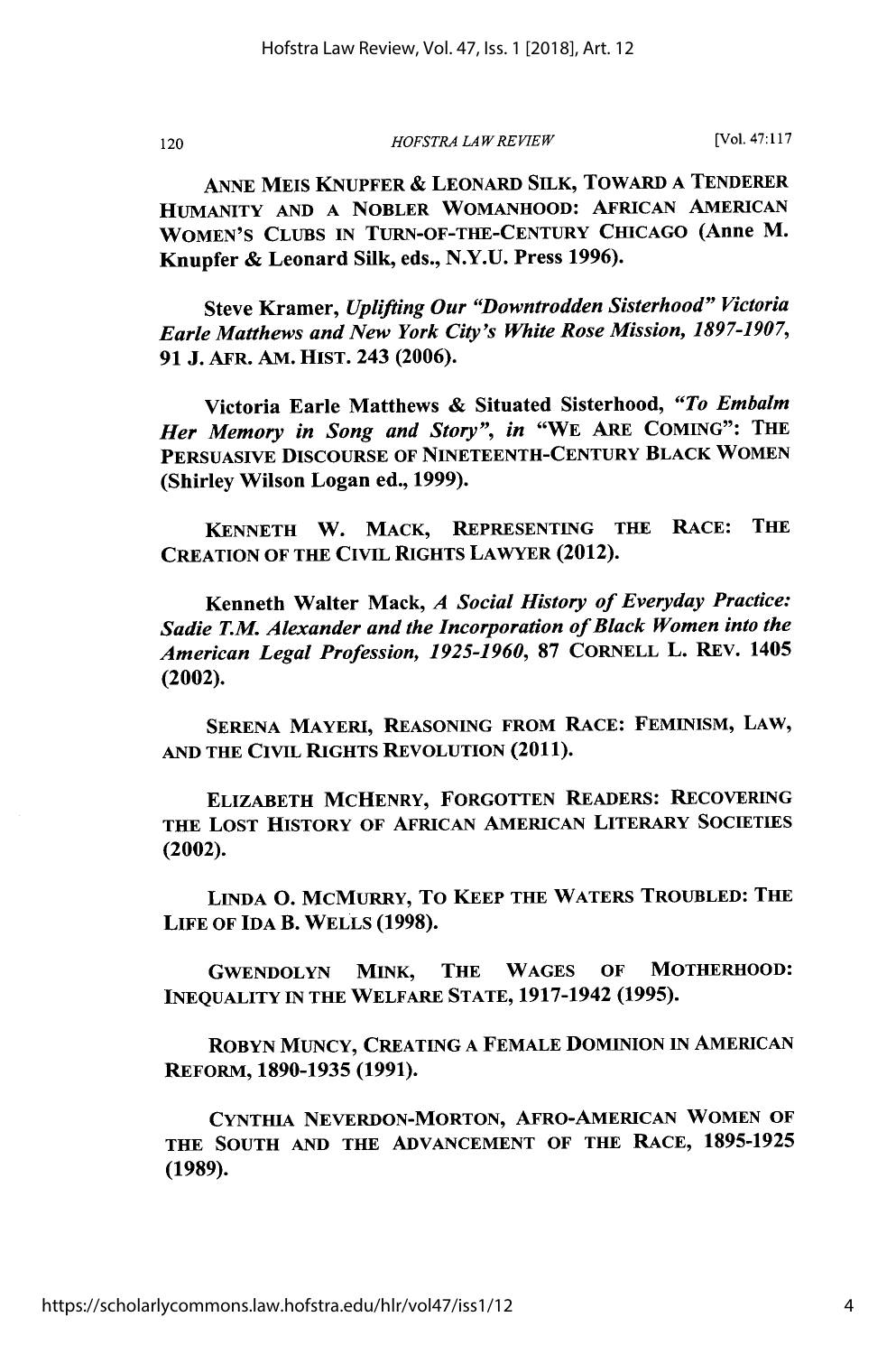*SELECTED HISTORICAL BIBLIOGRAPHY* **2018]**

121

Connie Park Rice, *Pioneer Women: The "Ladies" of the Niagara Movement,* THE **NLAGRA MOVEMENT** PROTEST REBORN: **ASALH** BLACK HISTORY THEME **MAGAZINE, 2005,** at **37.**

Dorothy **E.** Roberts, *Black Club Women and Child Welfare: Lessons for Modern Reform,* **32 FLA. ST. U.** L. REv. **957 (2005).**

ROSALIND ROSENBERG, **JANE** CROW: THE LIFE OF **PAULI** MURRAY **(2017).**

**JACQUELINE ANNE** ROUSE, **LUGENIA** BURNS HOPE: BLACK **SOUTHERN** REFORMER (Univ. Ga. Press **1989).**

**IDA** B. WELLS, **SOUTHERN** HORRORS **AND** OTHER WRITINGS: THE ANTI-LYNCHING **CAMPAIGN** OF **IDA** B. WELLS, **1892-1900** (Jacqueline Jones Royster ed., Bedford/St. Martins **1997) (1996).**

DOROTHY **C.** SALEM, To BETTER OUR WORLD: BLACK WOMEN IN ORGANIZED REFORM, **1890-1920** (Carlson **1990).**

**NOTABLE** BLACK **AMERICAN** WOMEN: BOOK 2 (Jessie Carney Smith ed., Gale Research **1996).**

REBELS IN LAW: **VOICES** IN HISTORY OF BLACK WOMEN LAWYERS **(J.** Clay Smith, Jr. ed., **1998).**

ROSALYN TERBORG-PENN, AFRICAN AMERICAN WOMEN IN **THE STRUGGLE** FOR **THE** VOTE, **1850-1920 (1998).**

REBECCA TUuRi, **STRATEGIC** SISTERHOOD: THE **NATIONAL COUNCIL** OF **NEGRO** WOMEN IN THE BLACK FREEDOM **STRUGGLE (2018).**

Cheryl Waites, *Victoria Earle Matthews: Residence and Reform, in* AFRICAN AMERICAN LEADERSHIP: **AN** EMPOWERMENT TRADITION IN **SOCIAL** WELFARE HISTORY (Iris B. Carlton-LaNey ed., 2001).

Barbara **Y.** Welke, *When All the Women Were White, and All the Blacks Were Men: Gender, Class, Race, and the Road to* Plessy, **1885-1914, 13** *L.* **&** HIST. REV. **261 (1995).**